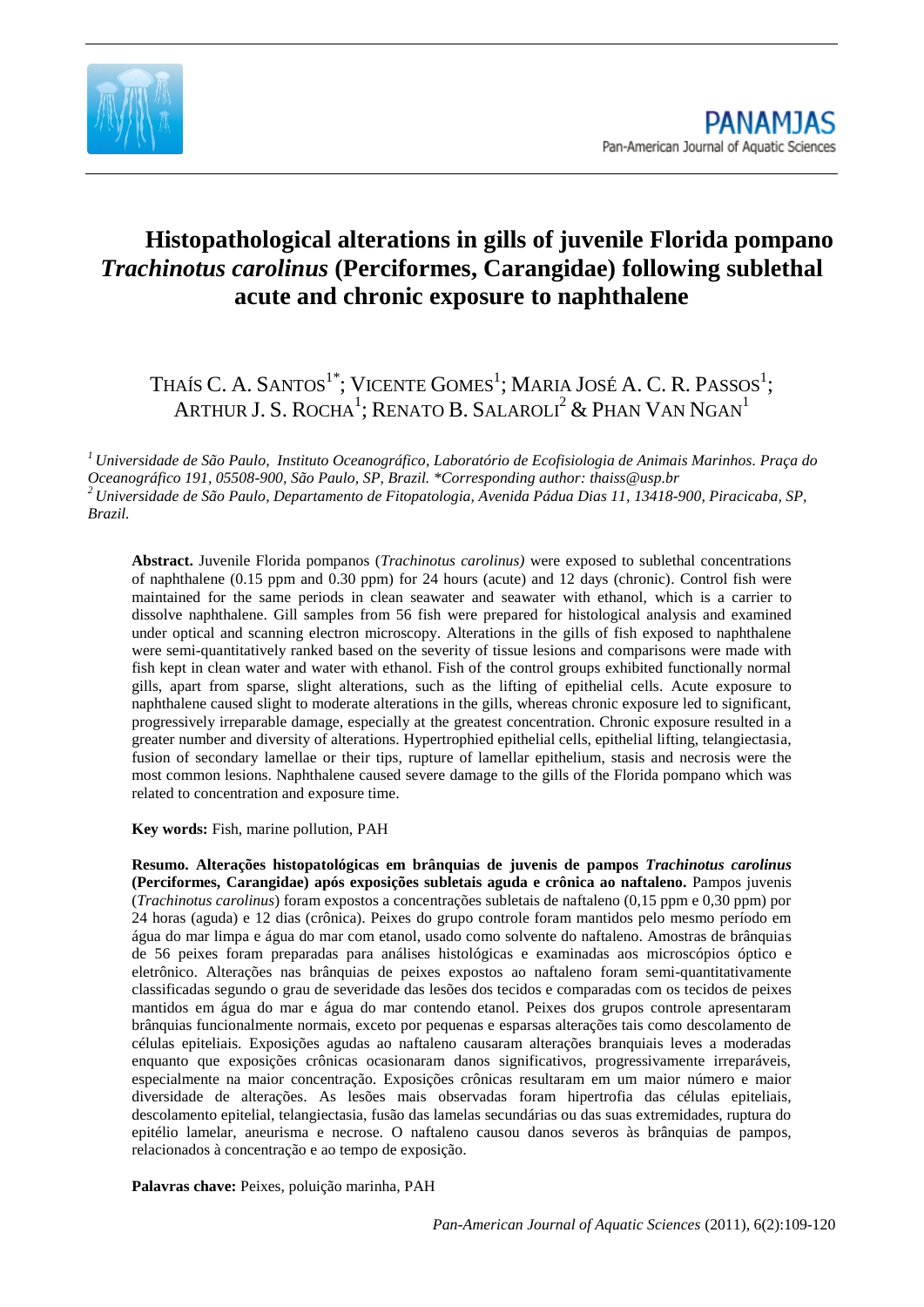## **Introduction**

The Florida pompano, *Trachinotus carolinus*  (Linnaeus 1766), is a member of the family Carangidae and is found in abundance from the coast of Massachusetts in the United States to the coasts of Central and South America (Hoese & Moore 1998). This species is usually found in the surf zone of sandy beaches with strong wave action and intense mixture process.

Fish play an important role in the food chain of marine ecosystems (Du Preez *et al.* 1990) and are a valuable source of proteins. Fish are also considered good indicators of environmental quality and are therefore receiving special attention in ecotoxicological studies. These organisms can absorb contaminants in the water. Those that inhabit waters in the vicinities of urban areas may frequently be exposed to sublethal concentrations of pollutants.

Polycyclic aromatic hydrocarbons (PAHs) are important constituents of petroleum, and naphthalene has been one of the most intensively studied PAHs because of its high toxicity, lower sensitivity to photo-oxidation, high persistence in water and low molecular weight (Vijayavel *et al*. 2004). PAHs accumulate rapidly in aquatic animals, reaching greater concentrations than in the surrounding environment, which affects normal vital functions (Nagabhushanam *et al*. 1991, Elumalai & Balasubramanian 1999). Laboratory studies have shown that the presence of PAH metabolites in the bile of organisms is correlated with the degree of exposure (Collier & Varnasi 1991, Britvic *et al*. 1993, Upshall *et al.* 1993, Yu *et al.* 1995, Silva *et al.* 2006). Moreover, PAHs of lower molecular weight are generally found in greater concentrations in fish tissues (Swapan *et al*. 2000, Silva *et al.* 2006).

PAHs in fish organs are not directly responsible for the death of the organism, but sublethal concentrations may affect its functionality and normal physiology by damaging biological structures (Vargas *et al.* 1991, Santos *et al.* 2006). PAHs can exert toxic effects at tissue concentrations of only a few  $\mu$ g.g<sup>-1</sup> (Pitot III & Dragan 1996). The main mechanism behind the toxicity of polyaromatic hydrocarbons is their direct binding to hydrophobic sites of macromolecules, thereby disturbing their normal function (Molven & Gooksoyr 1993, Santos *et al*. 2006) and resulting in toxic effects to the fish (Payne *et al*. 2003, Albers 2003). It has been suggested that the concentration of PAHs frequently found in many aquatic environments is a significant risk factor with regard to various aspects of fish health (Payne *et al*. 2003). PAHs have been reported to cause structural damage to the respiratory

lamellae of the gills (DiMichele & Taylor 1978, Correa & Garcia 1990, Prasad 1991, Nero *et al*. 2006). PAHs are also reported to have narcotic action (Correa & Garcia 1990, Alkindi *et al*. 1996).

Naphthalene is one of the most intensively studied PAHs due to its high toxicity, low sensitivity to photo-oxidation, long persistence in water and low molecular weight (Vijayavel *et al*. 2004). It is a two-ring PAH and ubiquitous pollutant introduced into the aquatic environment mainly as a result of discharge from coal tar production and distillation processes (ATSDR 1995) as well as from petroleum products and by-product spillages (Irwin *et al.* 1997, Pacheco & Santos 2001).

Gills are the major organ for osmotic regulation, excretion and respiration in fish. The gills of fish are located on each side of the head beneath a gill-covering operculum and are composed of finger-like filaments attached to a cartilaginous gill bar. Numerous, delicate, leaf-like structures, the lamellae, project from each filament and these consist of minute capillaries covered by a single layer of thin epithelial cells. The epithelium forms a barrier between the fish's blood and the surrounding water.

Gills are generally considered a good tissue indicator of the water quality and are appropriate for the assessment of environmental impact (Mallatt 1985, Winkaler *et al.* 2001, Fanta *et al.* 2003). There are few articles available on gill histology of fish exposed to naphthalene (DiMichele & Taylor 1978, Black *et al.* 1991, Spies *et al.* 1996, Schirmer *et al.* 1998, Ahmad *et al*. 2003). Moreover, studies on the histopathology of different fish organs exposed to contaminants are often carried out with freshwater or brackish-water species (El-Sayed *et al*. 1995, Spies *et al.* 1996, Dwivedi *et al.* 1997, Simonato *et al.* 2008). Histopathological studies are performed to evaluate the direct effects of contaminants on fish in laboratory bioassays (Schwaiger *et al*. 1992, 1997, Ortiz-Delgado *et al.* 2007). However, despite its broad range of distribution on coasts throughout the Americas and its suitability for aquaculture, few studies have reported the effects of pollutants on the species *T. carolinus* (Hymel *et al.* 2002, Santos *et al.* 2006).

The aim of the present study was to describe the effects of naphthalene on the gills of *T. carolinus,* assessing alterations in the tissues and gill function in relation to concentration and exposure time. To our knowledge, this is the first investigation on alterations of gill morphology in *T. carolinus* exposed to acute and chronic sublethal concentrations of naphthalene.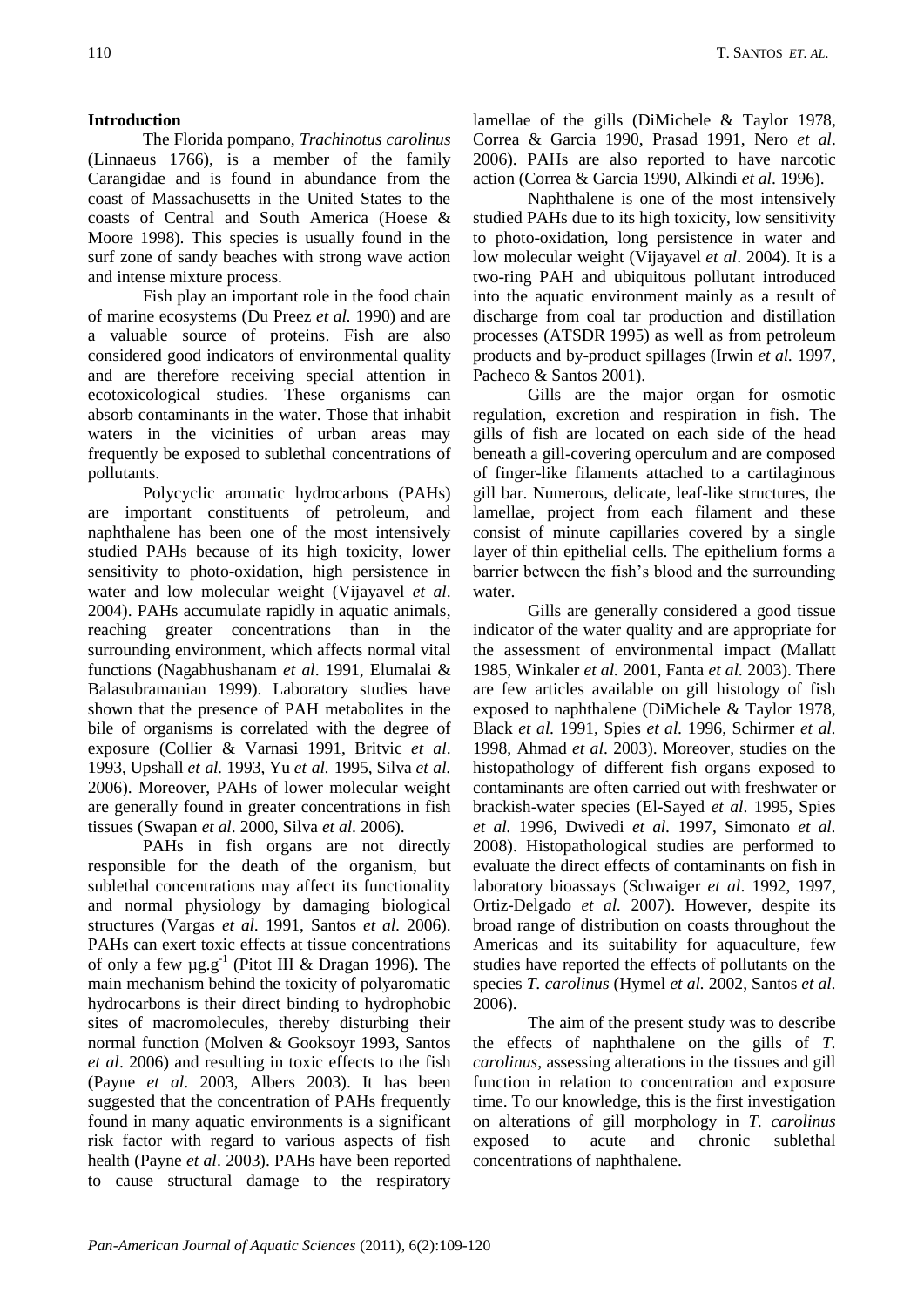#### **Materials and methods**

#### *Field sampling*

Juvenile Florida pompanos (body weight: 1.6  $\pm$  1 g; body length: 6  $\pm$  2 cm) were collected from the Enseada beach in the city of Ubatuba, Brazil (23°30'S; 45°07'W). This area was selected due to the low concentrations of petroleum aromatic hydrocarbons detected in water samples (Zanardi 1996). The fish were kept in 500-liter tanks filled with filtered water (1μm) at a constant temperature (24°C) and salinity (35) for at least 10 days to minimize the stress of capture prior to exposure to the pollutant. The water was 75% replaced daily. The fish were fed with a dry commercial feed containing 45% protein, as recommended for the genus (Heilman & Spieler 1999). Food was withdrawn 48 hours before beginning the experiments. Throughout the experiment, the water was filtered, salinity was maintained at  $35 \pm 1$ , the ammonium level was kept lower than  $0.01x10^{-3}$ mM.NH<sub>4</sub>/L and temperature was maintained at  $24 \pm$  $1^{\circ}$ C.

#### *Exposure to naphthalene*

Naphthalene (99% pure) was purchased from Sigma Chemicals Co. (São Paulo, Brazil). A total of 56 fish were randomly divided into two batches. The fish in one batch were submitted to acute 24-hour exposure and those in the other batch were used for chronic 12-day exposure. Each batch consisted of four groups of seven fish: two groups as controls and two for exposure to two different concentrations of naphthalene (0.15 ppm and 0.30 ppm). The concentrations of naphthalene were one-fifth and one-tenth the lethal concentration (LC50-96h), determined for this species in a previous study (Santos *et al*. 2006). There were no mortalities throughout the exposure period. One control group was maintained in clean seawater (water control) and the other in water with ethanol (solvent control), which is the solvent used for naphthalene dilution. Ethanol was added to the aquaria at the same concentration of 0.05% for both the solvent control and the fish exposed to naphthalene. DiMichele & Taylor (1978) reported that ethanol is a good solvent for naphthalene because it has no effect on fish.

The experiments were carried out in 40-liter aquaria under controlled laboratory conditions. The water in all the aquaria was partially changed  $(34)$ every twelve hours and the pollutant or the ethanol was replaced. Naphthalene concentration was monitored in some aquaria every 12 hours to determine its diffusion into the air or biodegradation, using the UV spectrophometric method described by Neff & Anderson (1975). The monitoring of naphthalene concentration in the experiments

revealed a maximal reduction of 22% in the water at the end of twelve hours. These data [previously published by Santos *et al.* (2006)] agree with those described by Wakeham *et al.* (1983), who established 19 hours as the half-life of naphthalene in seawater. At the end of the exposure period, the oxygen consumption and ammonium excretion of the fish was determined to analyze the physiological alterations caused by exposure to the pollutant. These results were also published elsewhere (Santos *et al*. 2006). Subsequently, the same fish were promptly sacrificed by rupturing their central nervous system without anesthesia.

Anesthesia for fish is usually delivered in the water and the anesthetic agent is absorbed through the gills. Under anesthesia, breathing is reduced and fish may go through an excitement phase as inhibitory neurons are depressed. Under the effects of anesthesia, fish may become hypoxic, with low blood oxygen levels (Bowser 2001). Fish that become highly stressed may experience hemorrhaging of the gills, which could damage the tissue and incur undesirable lesions. Therefore, the fish were quickly killed by rupturing their central nervous system.

Body length and weight were measured before the gills were dissected.

#### *Histological analysis*

Gill samples were immediately fixed in Dietrich (10% paraformaldehyde, 30% absolute alcohol, 2% acetic acid in distilled water), dehydrated in graded ethanol and embedded in historesin. Sections of 4  $\mu$ m were stained with hematoxylin and eosin (H&E). Alterations in the structure of a central section of the two first gill arches were semi-quantitatively evaluated by the degree of tissue change (DTC), which is based on the severity of the lesions according to the methodology described by Poleksic & Mitrovic-Tutundzik (1994) and Simonato *et al.* (2008). For the calculation of DTC, the alterations in each gill were classified in progressive stages of tissue damage. First-stage lesions (I) are slight and would be reversible with an improvement in the environmental conditions; second-stage lesions (II) are more severe, leading to effects on tissue function; and third-stage lesions (III) are very severe, with irreparable damage. The sum of the number of lesion types within each of the three stages multiplied by the stage coefficient represents the numerical value of the DTC, based on the formula DTC =  $(10^0 \,\Sigma I) + (10^1 \,\Sigma II) + (10^2 \,\Sigma III)$ , in which I, II and III correspond to the sum of the number of alterations found in stages I, II and III, respectively. The DTC was obtained for the fish of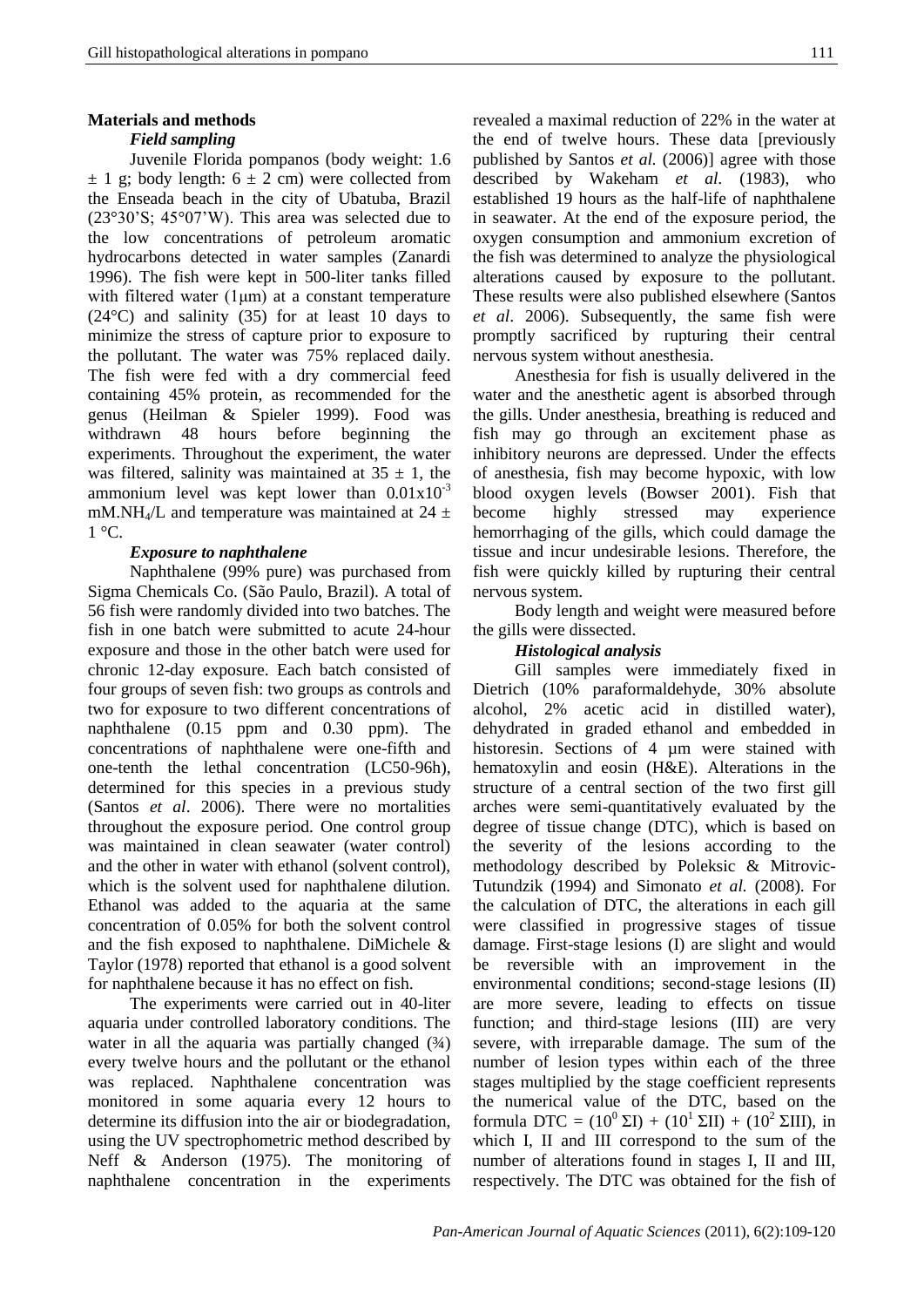all the experimental groups and used in the statistical analysis to compare the mean degree of tissue damage between groups.

DTC values between 0 and 10 indicate normal gill function; values between 11 and 20 indicate slight damage; values between 21 and 50 indicate moderate changes; values between 50 and 100 indicate severe lesions; and values above 100 indicate irreversible damage to the organ (Poleksic & Mitrovic-Tutundzik 1994, Simonato *et al.* 2008).

## *Scanning electron microscopy*

Gill samples from each group fixed in Diethich's solution were dehydrated and critical point dried using liquid  $CO<sub>2</sub>$ . Dried specimens were mounted on aluminum stubs and sputter coated with gold. Specimens were examined and photographed using scanning electron microscopy (SEM) (Zeiss LEO 435VPA).

#### *Statistical analysis*

Histological alterations in the gills of the 56 fish, quantified as DTC values, were analyzed using the non-parametric Kruskall-Wallis test to determine differences between groups. The Mann-Whitney U-Test for independent samples was used to determine differences between the control and exposed groups. The significance level was  $P < 0.05$ .

## **Results**

## *General remarks*

The gill filaments of fish are straight and secondary lamellae line both sides. The surface of the gill lamellae in the control groups was covered with epithelial cells running parallel (Fig. 1).

Using the criteria described by Poleksic & Mitrovic-Tutundsic (1994) as reference, 21 different types of lesions were identified in the gills of *T. carolinus* (Table I), 14 of which were first-stage lesions, five were second-stage lesions and two were third-stage lesions. Hypertrophied epithelial cells, epithelial lifting, telangiectasia, focal proliferation of primary and secondary lamellar epithelial cells, fusion of adjacent secondary lamellae or their tips, rupture of the lamellar epithelium cells, stasis and the presence of microscopic parasites were the most common alterations in the fish exposed to naphthalene (Figs 2, 4 and 5-8). A moderate presence of aneurysm (Fig. 3) and necrosis of pillar cells were also detected in fish exposed to naphthalene, but at a lower percentage. Telangiectasia (Fig. 6) consisted of dilatation of the terminal blood vessel in secondary lamellae, in which erythrocytes were easily recognized. Stasis or aneurysm was determined by the congestion of blood cells, thereby becoming a compact homogenous mass (Fig. 3).

**Table I.** List of severity of gill lesions in *Trachinotus carolinus.*

| (a) Hypertrophy and hyperplasia of gill epithelia                            | Stage                            |
|------------------------------------------------------------------------------|----------------------------------|
| Hypertrophy of respiratory epithelium                                        |                                  |
| Lifting of respiratory epithelial cells                                      |                                  |
| Leukocyte infiltration of gill epithelium                                    |                                  |
| Thinning of respiratory epithelium                                           |                                  |
| Rupture and peeling of lamellar epithelium                                   | П                                |
| Focal hyperplasia of epithelial cells                                        |                                  |
| Hyperplasia from base to approximately half the length of secondary lamellae |                                  |
| Irregular ("chaotic") hyperplasia of epithelial cells                        |                                  |
| Fusion of tips of secondary lamellae                                         |                                  |
| Fusion of primary lamellae tips                                              |                                  |
| Uncontrolled thickening of proliferated tissue                               | П                                |
| Fusion of several secondary lamellae                                         |                                  |
| Shortening of secondary lamellae                                             |                                  |
| Complete fusion of all the secondary lamellae                                | $\mathbf{I}$                     |
| (b) Blood vessel changes                                                     | Stage                            |
| Lamellar telangiectasia                                                      |                                  |
| Filament blood vessel enlargement                                            |                                  |
| Hemorrhages with rupture of epithelium                                       | $_{\rm II}$                      |
| <b>Stasis</b>                                                                | $\mathbf{I}$                     |
| (c) Gill parasites                                                           | Stage                            |
| Presence of parasites                                                        |                                  |
| (d) Terminal stages                                                          | <b>Stage</b>                     |
| Scar tissue $-$ fibrosis                                                     | $\mathop{\mathrm{III}}\nolimits$ |
| <b>Necrosis</b>                                                              | Ш                                |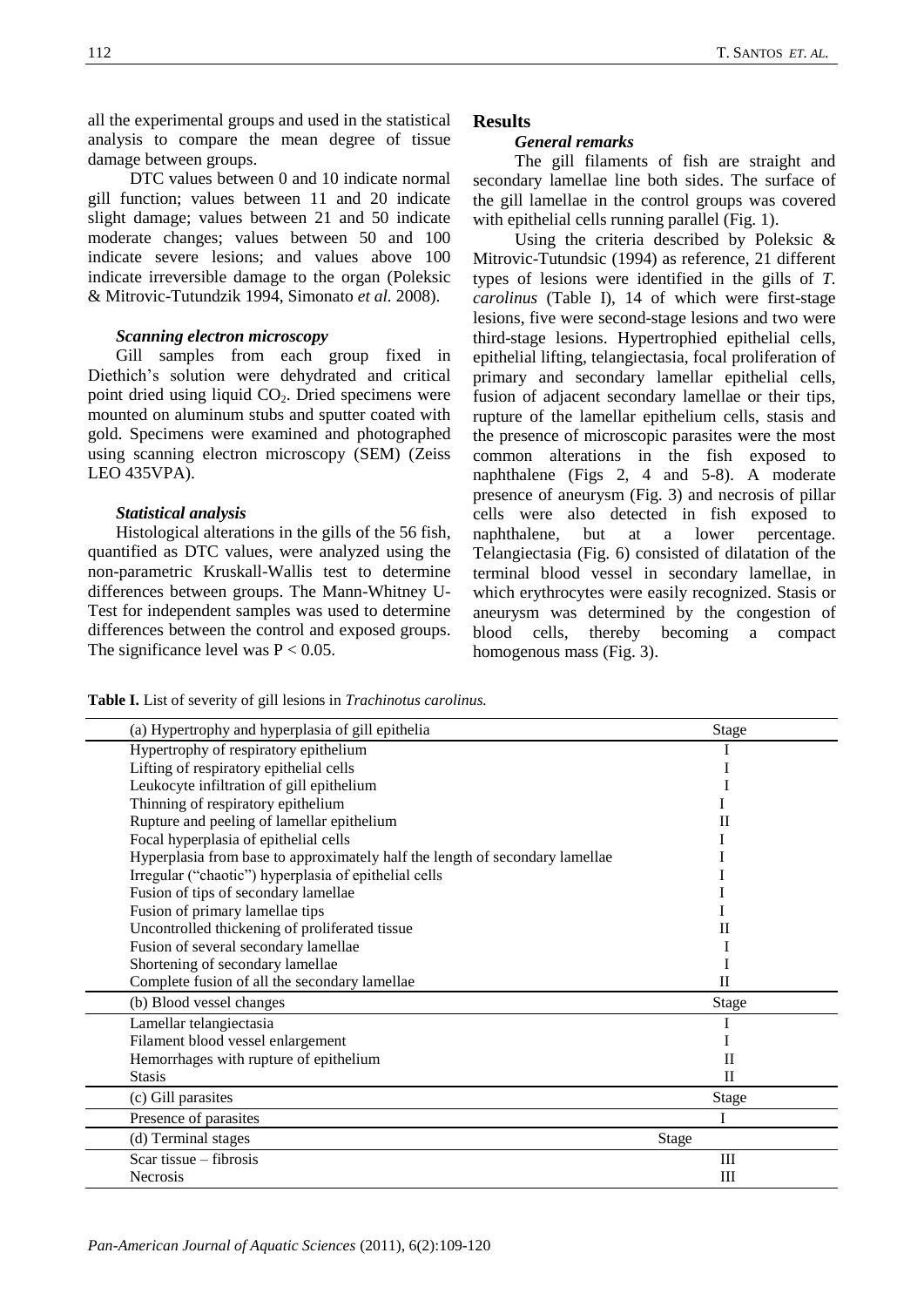

**Figures 1-4.** Longitudinal sections of primary lamellae of *Trachinotus carolinus*. 1. Control with unaltered primary and secondary lamellae. 2. Gill exhibiting moderate lifting of epithelial cells after acute exposure to naphthalene at 0.15 ppm (LEC). 3. Gill exhibiting aneurysm (An) following chronic exposure to naphthalene at 0.30 ppm. 4. Gill exhibiting fusion of secondary lamellae following acute exposure to naphthalene at 0.15 ppm (F). pl. primary lamellae sl. secondary lamellae, cp. capillaries, pc. pillar cells, ec. epithelial cells.

To a lesser degree, some of these alterations were also observed in control fish. Considering the scarce, reparable alterations, there were no statistically significant differences in the control or ethanol groups between the 24-hour and 12-day exposure, as mean DTC values were low (Fig. 9).

Third-stage lesions and necrosis occurred only in fish exposed to the highest concentration of naphthalene after the longest period of exposure. There was no fibrosis or scar tissue in any of the gills analyzed.

#### *Acute exposure – 24-hours*

Twenty-four hour exposure to naphthalene at 0.15 ppm and 0.30 ppm resulted in maximal DTC values of 17, indicating slight to moderate gill damage in fish (Fig. 9). Mean DTC value in the control groups was 2. There were no irreparable lesions in tissues in this period. Second-stage

alterations were rare and, when observed, limited to one alteration per individual. The most frequent alterations were the presence of parasites, fusion of secondary lamellae, lifting of respiratory epithelial cells and hypertrophy of epithelial cells (Table II). Gill stasis occurred in some fish in both groups exposed to naphthalene.

Histopathological lesions in the gills of fish exposed to naphthalene at 0.15 ppm and 0.30 ppm for twenty four-hours were distinguished from the slight tissue lesions found in the controls. Differences between control and ethanol groups were non-significant, whereas both groups differed significantly from the naphthalene groups. Despite the greater DTC value for gills exposed to the higher concentration of the pollutant, differences between the naphthalene groups were non-significant during acute exposure.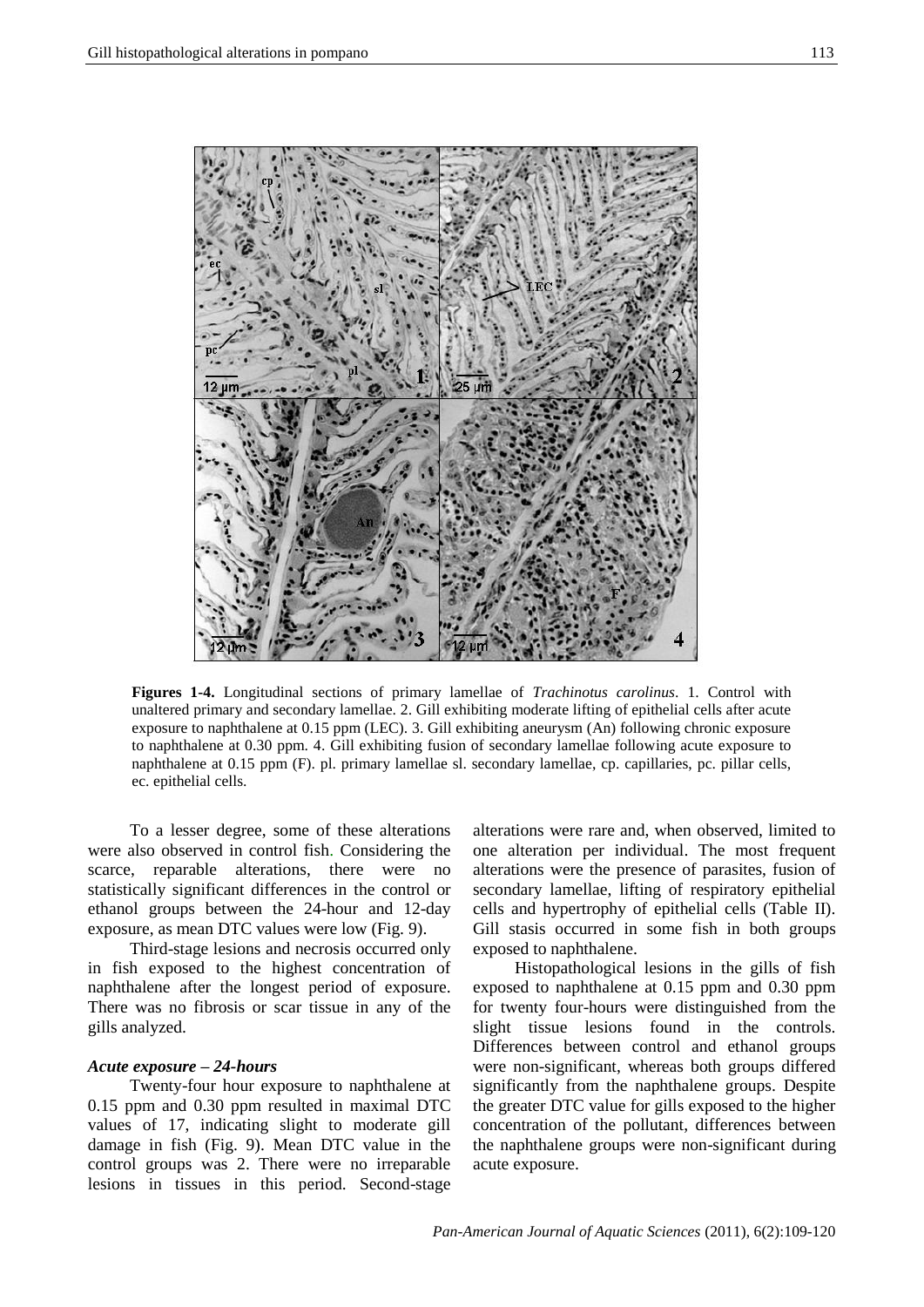

**Figures 5-8.** Frequent lesions found in Florida pompanos. 5. Lifting of epithelial cells (LEC) following acute exposure to naphthalene at  $0.30$  ppm. 6 & 7. Gill exhibiting subepithelial hemorrhage (telangiectasia) following chronic exposure to naphthalene at 0.15 ppm (T). 8. Parasite infestation following chronic exposure to naphthalene at 0.15 ppm (P).

### *Chronic exposure – 12-days*

After chronic exposure to naphthalene for twelve days, the survival rate was 85%. The lowest DTC value was 2 in both the control and ethanol groups and the highest value was 134 in fish exposed to naphthalene at 0.30 ppm (Fig. 9). After chronic 12-day exposure to the pollutant, the animals had higher mean DTC values. Only at the highest concentration of naphthalene did the animals exhibit irreparable third-stage lesions – necrosis of the gill tissue. There was a greater quantity and diversity of alterations in the chronic experiment, the most common of which were lamellar epithelium hypertrophy, fusion of lamellae and presence of microscopic parasites, which were even found in the control groups (Table II).

There were no significant differences in DTC values between control and ethanol groups in chronic exposure (Fig. 9). The naphthalene groups differed significantly from control and ethanol groups with regard to DTC. Moreover, there were significant differences in DTC values between the two naphthalene groups. The gills of fish submitted to long-term exposure to naphthalene exhibited extensive epithelial lifting and blood congestion (aneurysm) in many areas of the secondary lamellae, with the breakdown of the pillar cell system. Twelve days of exposure to naphthalene resulted in a mean DTC of  $26 \pm 7$  at a concentration of 0.15 ppm and  $125 \pm 5$  at 0.30 ppm.

Comparing the 24-hour and 12-day periods, the longer the period of exposure to naphthalene led to more severe and diversified damage to the gills.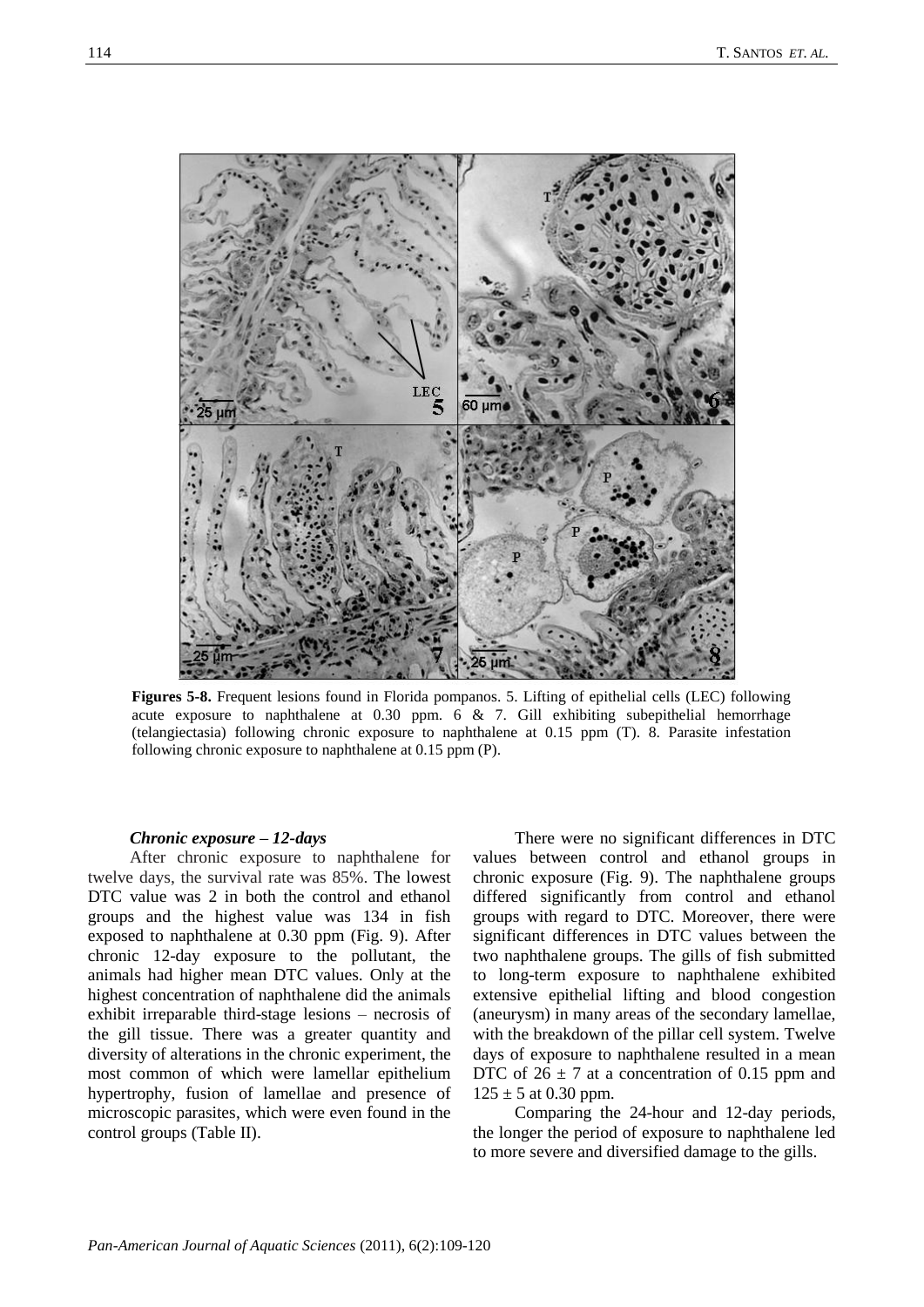| Exposure time      | Alterations most commonly observed                | Stage of lesion severity |
|--------------------|---------------------------------------------------|--------------------------|
| 24 hours           | presence of parasites                             |                          |
| (acute exposure)   | fusion of secondary lamellae                      |                          |
|                    | lifting of respiratory epithelial cells           |                          |
|                    | hypertrophy of epithelial cells                   |                          |
|                    | stasis                                            | П                        |
| 12 days            | lamellar epithelium hypertrophy                   |                          |
| (chronic exposure) | fusion of lamellae                                |                          |
|                    | presence of microscopic parasites                 |                          |
|                    | extensive lifting of respiratory epithelial cells |                          |
|                    | stasis (aneurysm)                                 | П                        |
|                    | necrosis                                          | Ш                        |

**Table II.** Most frequently alterations observed at the gills of *Trachinotus carolinus* according to the exposure time to naphthalene.

#### *Scanning electron microscopy*

The SEM examination confirmed the partial fusion of many secondary lamellae in the fish exposed to naphthalene (Figs 10-12). SEM of the control fish revealed normal gill surfaces, with no

alterations (Fig. 13). Although not considered for the<br>DTC value, SEM analysis confirmed the DTC value, SEM analysis confirmed the disarrangements in gill filaments with damage to the structure of the secondary lamellae, clearly observed in the fish exposed to naphthalene.



**Figure 9.** Degree of tissue change in *Trachinotus carolinus* used as controls and exposed to different sublethal concentrations of naphthalene. Grey bars correspond to 24-hour acute exposure and dark bars correspond to 12-day chronic exposure. Asterisks denote significant differences ( $P < 0.05$ ) from control groups. Control refers to clean-water group; ethanol refers to control group exposed to solvent of naphthalene; 0.15 ppm and 0.30 ppm are naphthalene concentrations.

## **Discussion**

Histopathological studies are recommended for the evaluation of fish health. Such studies allow reliable assessments of biochemical responses in animals exposed to a variety of environmental stressors. Alterations in fish gills are among the most commonly recognized responses to

environmental pollutants (Mallatt 1985, Laurent & Perry 1991, Au 2004).

The method applied to the Florida pompano, to calculate the degree of tissue change, enabled the comparison of alterations in fish exposed to naphthalene and control groups, and to correlate the effects of exposure to gill functionality. Epithelial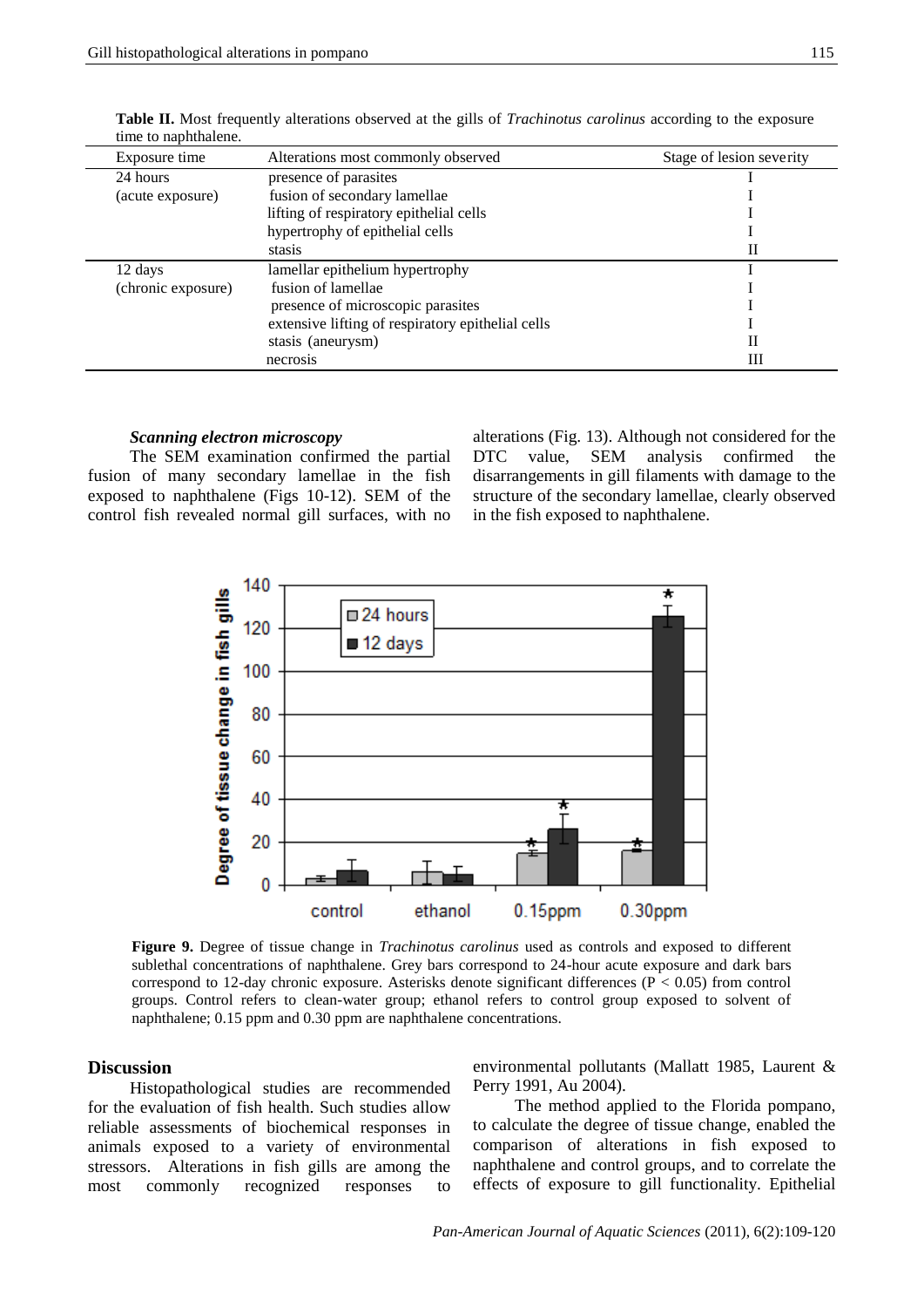lifting was the first alteration detected. The epithelium covering the secondary lamellae was lifted away from the pillar cell system as a continuous sheet, thereby increasing the diffusion

distance between water and blood. This process affects respiration and ionic regulation by inhibiting key transport processes (Mallatt 1985, Wood 2001, Van Heerden *et al*. 2004).



**Figures 10-13.** Gill lamella with extensive lifting of epithelial cell layer observed under scanning electron microscope. 10. Lamellae of fish exposed to 0.30 ppm of naphthalene after acute exposure. 11. Slight lifting of epithelial cell layer in fish exposed to naphthalene at 0.15 ppm following exposure for 24 hours. 12. Extensive lifting of epithelial cell layer in fish exposed to 0.30 ppm of naphthalene following chronic exposure. 13. Lamellae of control fish after 24 hours of experiment.

The histopathological lesions in both control groups should be considered carefully. Background knowledge on the control conditions is essential to interpreting pathological responses (Poleksic & Mitrovic-Tutundsic 1994). Despite a few sparse lesions, the mean DTC values in the control groups remained within the range expected for gills with normal function. The slight lesions in both control groups may be due to the stress of confinement, as *T. carolinus* normally exhibits intense swimming activity, which characterizes it as a species with a high energy demand (Santos *et al*. 2006).

Although ethanol causes physiological alterations in oxygen consumption and ammonia excretion in fish (Vargas *et al.* 1991, Santos *et al*. 2006), there were no significant histological differences between ethanol and clean-water controls. The concentration of ethanol used in this study, was not considered harmful to gill tissues.

As observed in the pompanos exposed to naphthalene, a number of studies have demonstrated that interstitial edema, or epithelial lifting, is one of the most frequent lesions found in the gill epithelium of fish exposed to pollutants (Mallatt 1985, Sola *et al.* 1995, Bury *et al.* 1998, Figueiredo-Fernandes *et al.* 2007). Epithelial lifting is one of the first responses of gills even with exposure to low concentrations of contaminants (Segers *et al*. 1984). In studies on *Lates calcarifer,* exposed to acute and subchronic cadmium, Thophon *et al.* (2003) also described epithelial lifting in the fish gills.

The fusion of secondary lamellae, hyperplasia and the lifting of epithelial cells, with the presence of edema and an increase in mucus secretion, are the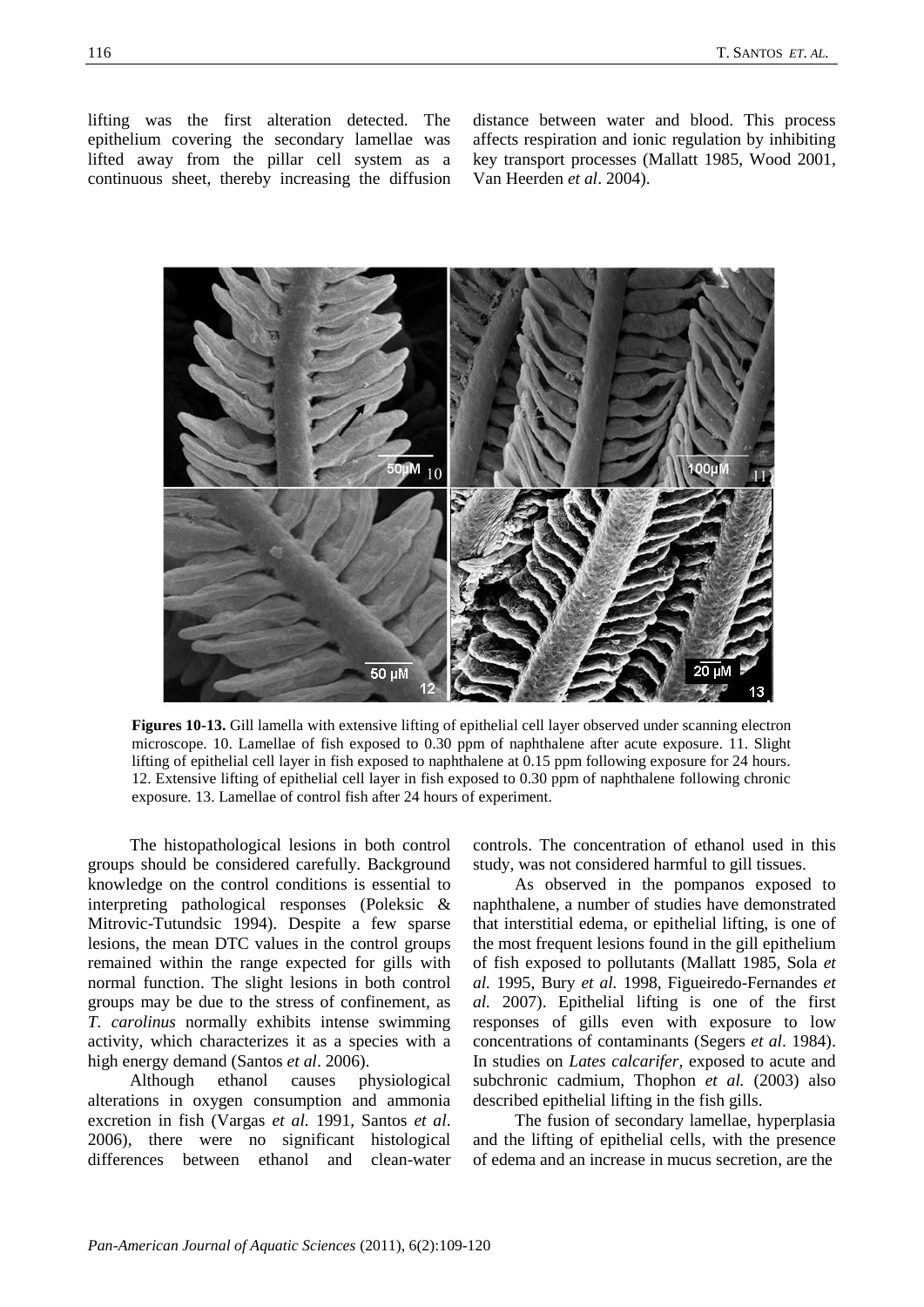main lesions described in fish exposed to petroleum hydrocarbons (DiMichele & Taylor 1978, Engelhardt *et al.* 1981, Correa & Garcia 1990, Prasad 1991). All of these alterations affect gas exchange. The complete fusion of secondary lamellae is usually induced by high doses of chemical compounds or is a final result of hyperplasia in sublethal poisoning following chronic exposure (Temmink *et al*. 1989). The non-specificity of the histological gill alterations suggests stereotyped physiological reactions of the gills to stress and many alterations may plausibly be considered defensive reactions (Mallatt 1985).

After 24 hours of exposure, the fish in the control and ethanol groups exhibited normal gills whereas those exposed to naphthalene exhibited slight to moderate alterations affecting the normal functioning of the respiratory organ. When fish are exposed to contaminants, alterations in their normal functions make them more susceptible to parasites and illness (Ahmad *et al*. 2003). As in the present study, Ahmad *et al.* (2003) also found that naphthalene exposure had a harmful effect on cell membranes in *Anguilla anguilla*, impairing cell viability. The significant results of tissue change impairing alteration on the normal function of gills of fish exposed, even to low concentrations of naphthalene as that of 0.15 ppm, indicates that even low doses of pollutants can alter the tissue function and, in spite of being reversible, alterations at the cellular structure can result even in organism death.

Stasis, which restricts blood flow through the lamellae, was evident in both periods in the groups exposed to the greatest concentration of naphthalene. This condition reduces both gas and ion exchange, which is extremely harmful to the organism and may lead to death.

After chronic exposure to naphthalene at a concentration of 0.30 ppm, the fish exhibited the greatest amount of tissue damage, mainly due to the presence of focal necrosis in pillar cells. Necrosis in fish gills is believed to reflect direct harmful effects of irritants (Temmink *et al*. 1983) and cell death is characteristic of irreparable damage. Thus, chronic exposure to high doses of naphthalene affected the vital organs of the fish and the longer the period of exposure led to a higher degree of tissue change in the gills. Rodrigues & Fanta (1998) also report increasing tissue damage associated to exposure time and pollutant concentration. Degenerative lesions are frequently found in fish due to exposure to high concentrations of pollutants and after chronic exposure periods (Pacheco & Santos 2002, Rodrigues & Fanta 1998).

Mallatt (1985) reviewed studies on the main alterations induced by toxic substances in the structure of fish gills and the most common of which were necrosis, hyperplasia, hypertrophy, rupture of gill tissue, lamellar fusion, hyper secretion and proliferation of mucous cells, alteration in chloride cells and vascularization. The author reports that even lamella disorganization and first-stage lesions indicate that the environment is not completely favorable to the development and survival of fish.

The alterations found in the present study proved to be a semi-quantitative response to the action of naphthalene on the gills of *T. carolinus.* The analysis methodology employed can be used in laboratory to analyze the effects of exposure time and dose of toxic substances on fish. Despite the non-specificity of the lesions, histological analysis on fish proved an efficient tool for the assessment of environmental quality, as individual effects of pollutants in nature - thousands of different compounds - are relatively rare. Nonethelless, the assessment of the effect of a single component is very useful for toxicological studies as well as the establishment of monitoring programs and environmental laws.

## **Acknowledgements**

The authors are grateful to the Oceanographic Institute of the Universidade de São Paulo for the facilities offered and the Brazilian fostering agency Fundação de Amparo à Pesquisa do Estado de São Paulo (FAPESP –  $02/10566-7$ ) for the scholarship granted to the first author. We are also grateful for the use of the Nap/Mepa (Esalq) scanning electron microscope.

## **References**

- Ahmad, I., Pacheco, M. & Santos, M. A. 2003. Naphthalene-induced differential tissue damage association with circulating fish phagocyte induction. **Ecotoxicology and Environmental Safety,** 54(1): 7-15.
- Albers, P. H. 2003. **Petroleum and individual polycyclic aromatic hydrocarbons.** In: Hoffman, D. J., Rattner, B.A., Burton Jr., G. A. & Cairns Jr., J. (Eds.). Handbook of Ecotoxicology. 2<sup>nd</sup> ed. Lewis Publishers, Boca Raton, Florida, pp. 341-371.
- Alkindi, A. Y. A., Brown, J. A., Waring, C. P. & Collins, J. E. 1996. Endocrine, osmoregulatory, respiratory and haematological parameters in flounder exposed to the water soluble fraction of crude oil. **Journal of Fish Biology,** 49(6): 1291– 1305.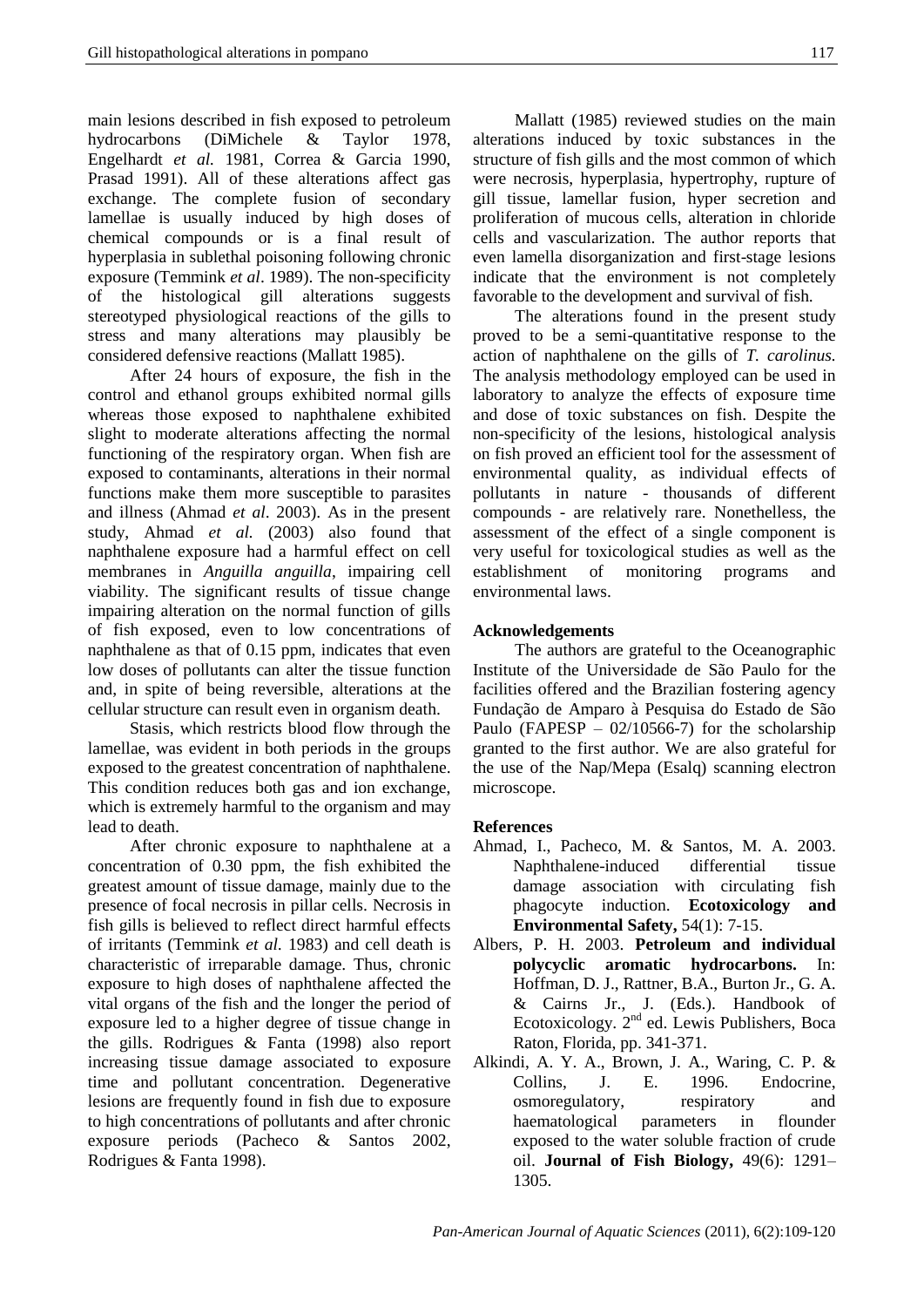- ATSDR (Agency for Toxic Substances and Disease Registry). 1995. **Toxicological profile for naphthalene, 1-methylnaphthalene, and 2 methylnaphthalene***.* Report of the U.S. Department of Health and Human Services, Public Health Service.
- Au, D. W. T. 2004. The application of histocytopathological biomarkers in marine pollution monitoring: a review. **Marine Pollution Bulletin,** 48(9-10): 817-834.
- Black, M. C., Millsap, D. S. & McCarthy, J. F. 1991. Effects of acute temperature-change on respiration and toxicant uptake by rainbowtrout, *Salmo gairdneri* (Richardson). **Physiological Zoology,** 64(1): 145-168.
- Bowser, P. 2001. **Anesthetic option for fish.** In: Gleed, R. D. & Ludders, J. W. (Eds.). Recent advances in veterinary anesthesia and analgesia: Companion animals (available at http://www.ivis.org, Document No. A1412.0701).
- Britvic, S., Lucic, D. & Kurelec, B. 1993. Bile fluorescence and some early biological effects in fish as indicators of pollution by xenobiotics. **Environmental Toxicology and Chemistry,** 12(4): 765-773.
- Bury, N. R.; Li, J., Flik, G., Lock, R.A.C. & Wendelaar-Bonga, S.E. 1998. Cortisol protects against copper induced necrosis and promotes apoptosis in fish gill chloride cells in vitro. **Aquatic Toxicology,** 40(2): 193-202.
- Collier, T. K. & Varnasi, U. 1991. Hepatic activities of xenobiotic metabolizing enzymes and biliary levels of xenobiotics in English sole (*Parophyrs vetulus*) exposed to environmental contaminants. **Archives of Environmental Contamination and Toxicology,** 20(4): 462- 473.
- Correa, M. & Garcia, H. I. 1990. Physiological responses of juvenile white mullet, *Mugil curema*, exposed to benzene. **Bulletin of Environmental Contamination and Toxicology,** 44(3): 428-434.
- DiMichele, L. & Taylor, M. H. 1978. Histopathological and physiological responses of *Fundulus heteroclitus* to naphthalene exposure. **Journal of the Fisheries Research Board of Canada,** 35(8): 1060-1066.
- Du Preez, H. H., McLachlan, A., Marais, J. F. K. & Cockcroft, A. C. 1990. Bioenergetics of fishes in a high-energy surf-zone. **Marine Biology,** 106(1): 1-12.
- Dwivedi, H., Sari, R. & Wate, S. 1997. Long term effects of DI-aromatic hydrocarbon in catfish

*Heteropneustes fossilis.* **Journal of Ecobiology,** 9: 247-254.

- El-Sayed, N. K., Salem, S. A., Moursy, A. & Ibrahim, B. M. 1995. Acute and chronic toxicity of some aromatic hydrocarbons on *Tilapia zillii*. **Bulletin of the National Institute of Oceanography and Fisheries,** 21: 613-630.
- Elumalai, M. & Balasubramanian, M. P. 1999. Influence of naphthalene on esterase activity during vitellogenesis of marine edible crab, *Scylla serrata*. **Bulletin of Environmental Contamination and Toxicology,** 62(6): 743– 748.
- Engelhardt, F. R., Wong, M. P. & Duey, M. E. 1981. Hydromineral balance and gill morphology in rainbow trout *Salmo gairdneri*, acclimated to fresh and sea water, as affected by petroleum exposure. **Aquatic Toxicology,** 1(3-4): 175- 186.
- Fanta, E., Rios, F. S., Romão, S., Vianna, A. C. C. & Freiberger, S. 2003. Histopathology of the fish *Corydoras paleatus* contaminated with sublethal levels of organophosphorus in water and food. **Ecotoxicology and Environmental Safety,** 54(2): 119-130.
- Figueiredo-Fernandes, A., Ferreira-Cardoso, J. V., Garcia-Santos, S., Monteiro, S. M., Carrola, J., Matos, P. & Fontaínhas-Fernandes, A. 2007. Histopathological changes in liver and gill epithelium of Nile tilapia, *Oreochromis niloticus*, exposed to waterborne copper. **Pesquisa Veterinária Brasileira,** 27(3): 103- 109.
- Heilman, M. J. & Spieler, R. E. 1999. The daily feeding rhythm to demand feeders and the effects of timed meal feeding on the growth of juvenile Florida pompano, *Trachinotus carolinus*. **Aquaculture,** 180(1-2): 53–64.
- Hoese, H. D. & Moore, R. H. 1998. **Fishes of the Gulf of Mexico: Texas, Louisiana and**  adjacent waters. 2<sup>nd</sup> ed. Texas A&M University Press, Texas, 422 pp.
- Hymel, M. K., Baltz, D. M., Chesney, E. J., Tarr, M. A. & Kolok, A. S. 2002. Swimming performance of juvenile Florida pompano exposed to ethylene glycol. **Transactions of the American Fisheries Society,** 131(6): 1152-1163.
- Irwin, R. J., VanMouwerik, M., Stevens, L., Seese, M. D. & Basham, W. 1997. **Environmental contaminants encyclopedia***.* National Park Service, Water Resources Division, Colorado, 114 pp.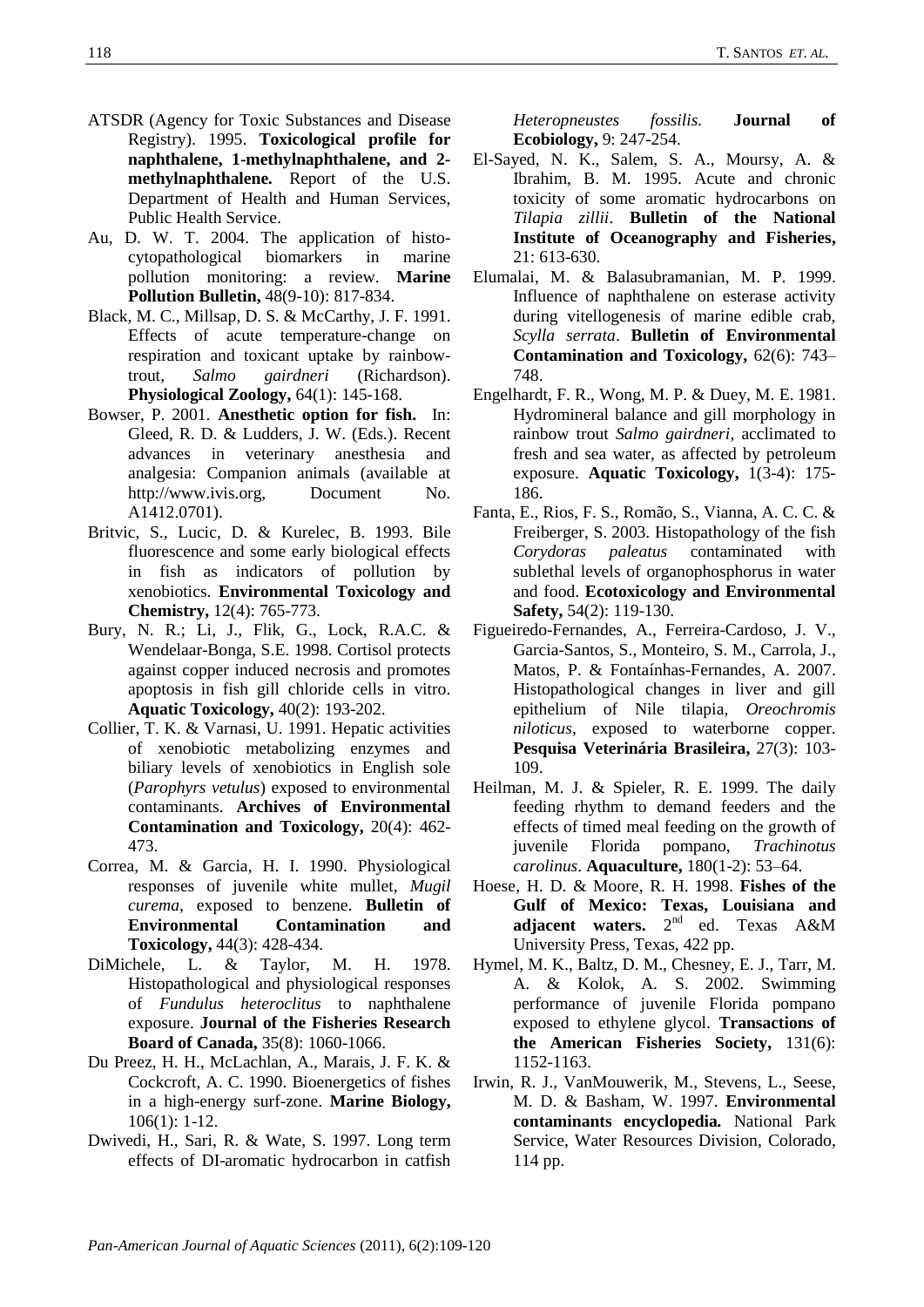- Laurent, P. & Perry, S. F. 1991. Environmental effects on fish gill morphology. **Physiological Zoology,** 53(1): 4-25.
- Linnaeus, C. 1766. Systema naturae per regna tria naturae, secundum classes, ordines, genera, species, cum characteribus, differentiis, synonymis, locis. Laurentii Salvii, Holmiae. **Systema Naturae,** 12: 1-532.
- Mallatt, J. 1985. Fish gill structural changes induced by toxicants and other irritants: a statistical review. **Canadian Journal of Fisheries and Aquatic Sciences,** 42(4): 630-648.
- Molven, A. & Gooksoyr, A. 1993. **Biological effects and biomonitoring of organochlorines and PAH in the marine environment.** In: Mervyn, R. (Ed.). Ecotoxicology Monitoring. VCH, New York, pp 137-162.
- Nagabhushanam, R., Machale, P. R., Kkatyayani, R. V., Reddy, P. S. & Sarojini, R. 1991. Erythrophoretic responses induced by naphthalene in freshwater prawn, *Caridina rajadhari.* **Journal of Ecotoxicology and Environmental Monitoring,** 1: 185-191.
- Neff, J. M. & Anderson, J. W. 1975. An ultraviolet spectrophometric method for the determination of naphthalene and alkyl naphthalenes in the tissues of oil-contaminated marine animals. **Bulletin of Environmental Contamination and Toxicology,** 14(1): 122-128.
- Nero, V., Farwell, A., Listen, A., Van Der Kraak, G., Lee, L. E. J., T. Van Meerd, Mackinnon, M. D. & Dixon, D. G. 2006. Gill and liver histopathological changes in yellow perch (*Perca flavescens*) and goldfish (*Carassius auratus*) exposed to oil sands process-affected water. **Ecotoxicology and Environmental Safety,** 63(3): 365-377.
- Ortiz-Delgado, J. B., Segner, H., Arellano, J. M. & Sarasquete, C. 2007. Histopathological alterations, EROD activity, CYP1A protein and biliary metabolites in gilthead seabream *Sparus aurata* exposed to Benzo(a)pyrene. **Histology and Histopathology,** 22(4): 417- 432.
- Pacheco, M. & Santos, M. A. 2001. Biotransformation, endocrine and genetic responses of *Anguilla anguilla* L. to petroleum distillate products and environmental contaminated waters. **Ecotoxicology and Environmental Safety,** 49(1): 64–75.
- Pacheco, M. & Santos, M. A. 2002. Biotransformation, genotoxic and histopathological effects of environmental contaminants in European eel (*Anguilla*

*anguilla* L.). **Ecotoxicology and Environmental Safety,** 53(3): 331-347.

- Payne, J. F., Mathieu, A. & Collier, T. K. 2003. **Ecotoxicological studies focusing on marine and freshwater fish.** In: Douben, P. E. T. (Ed.). PAHs: An Ecotoxicological Perspective. Wiley, UK, pp. 191-224.
- Pitot III, H. C. & Dragan, Y. P. 1996. **Chemical carcinogenesis.** In: Klaasen, C. D. (Ed.). Casarett and Doull's Toxicology: The basic science of poisons. McGraw Hill Publishing, New York, pp. 241-320.
- Poleksic, V. & Mitrovic-Tutundzic, V. 1994. **Fish gills as monitor of sublethal and chronic effects of pollution.** In: Müller, R. & Lloyd, R. (Eds.). Sublethal and chronic effects of pollutants on freshwater fish. Fishing News Books, Oxford, pp 339-352.
- Prasad, M. S. 1991. SEM study on the effects of crude oil on the gills and airbreathing organs of climbing perch *Anabas testudineus*. **Bulletin of Environmental Contamination Toxicology,** 47(6): 882-889.
- Rodrigues, E. L. & Fanta, E. 1998. Liver histopathology of the fish *Brachydanio rerio* Hamilton-Buchman after acute exposure to sublethal levels of the organophosphate dimethoate 500. **Revista Brasileira de Zoologia,** 15(2): 441-450.
- Santos, T. C. A., Phan, V. N., Passos, M. J. A. C. R. & Gomes, V. 2006. Effects of naphthalene on metabolic rate and ammonia excretion of juvenile Florida Pompano, *Trachinotus carolinus*. **Journal of Experimental Marine Biology and Ecology,** 335(1): 82-90.
- Schirmer, K., Dixon, D. G., Greenberg, B. M. & Bols, N. C. 1998. Ability of 16 priority PAHs to be directly cytotoxic to a cell line from the rainbow trout gill. **Toxicology,** 127(1-3): 129- 141.
- Schwaiger, J., Bucher, F., Ferling, H., Kalbfus, W. & Negele, R.D. 1992. A prolonged toxicity study on the effects of sublethal concentrations of bis(tri-n-butyltin)oxide (TBTO): histopathological and histochemical findings in rainbow trout (*Oncorhynchus mykiss*). **Aquatic Toxicology,** 23(1): 31-48.
- Schwaiger, J., Wanke, R., Adam, S., Pawert, M., Honnen, W. & Triebskorn, R. 1997. The use of histopathological indicators to evaluate contaminant-related stress in fish. **Journal of Aquatic Ecosystem Stress and Recovery,** 6(1): 75-86.
- Segers, J.H.L., Temmink, J.H.M., Van den Berg,